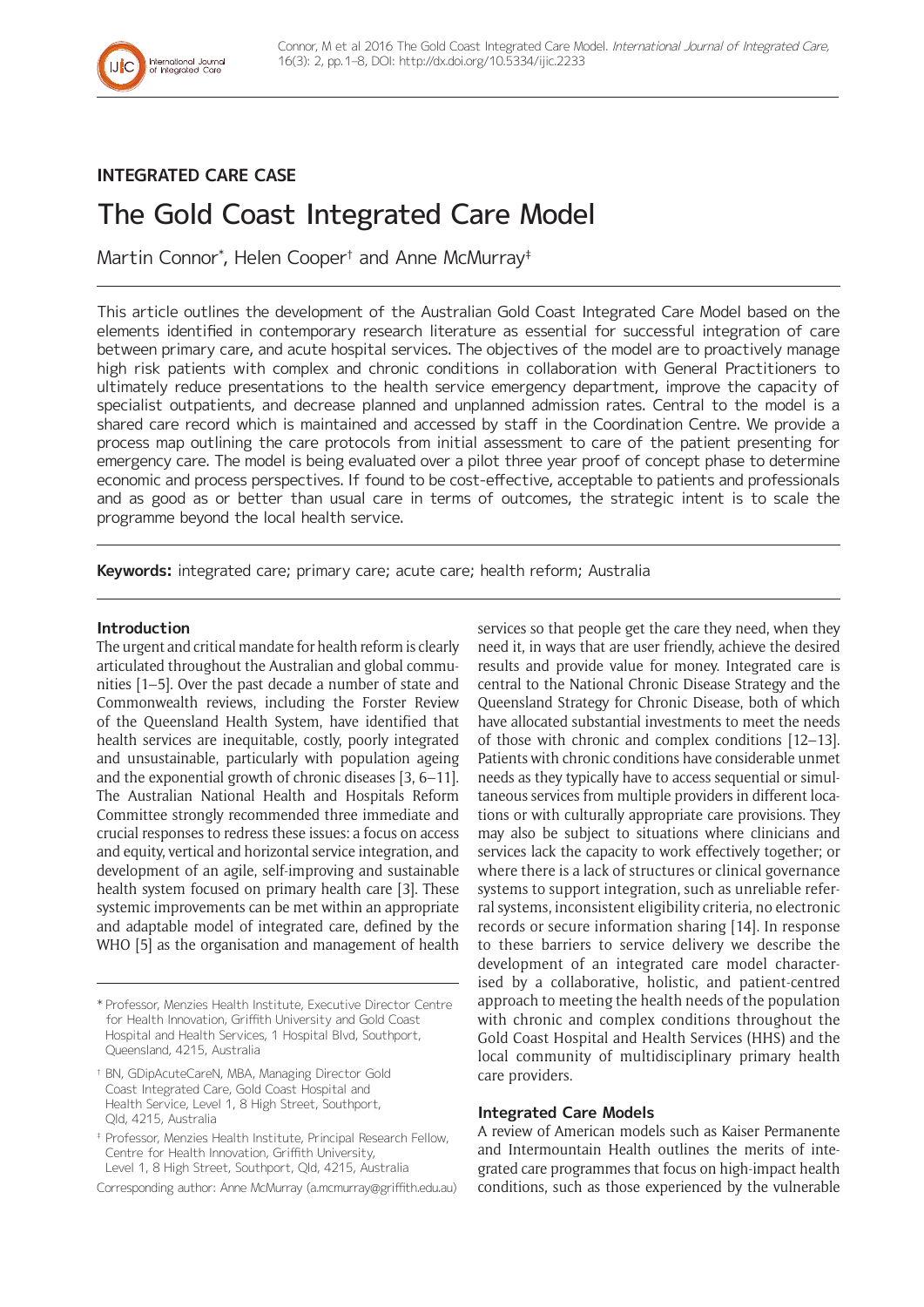population with chronic and complex conditions [15–19]. These organisations use a primary care hub, such as a coordinating centre for care where a 'transition coach', or 'care navigator' can optimise the care path provided by members of the multidisciplinary team in collaboration with primary care practitioners. Evaluation of the American experience shows that a single disease focus is problematic, given the comorbidities of most people with chronic conditions [20]. Successful integrated care programmes are based on a number of features including models where patients are partners in care with selfmanagement support, multidisciplinary care pathways organised through a single point-of-entry, comprehensive services, case management, an organised provider network, defined referral and service procedures, enhanced information management and pooling of funds [18]. The American Patient-Centred Medical Home is an example of this type of approach that clearly situates primary care at the centre of chronic illness management [11, 21–23]. The medical home acts as a Coordination Centre for patients and their families to provide easy access to first-contact, comprehensive care where patients develop an ongoing relationship with the care team and participate fully in care planning [21]. Evaluations of the patient-centred medical home indicate that future developments need to focus on population health; that is, families and communities as well as individuals, which has been a missing element in some models of primary care [24]. This recommendation is more closely aligned with the global understanding of primary health care as distinct from primary care [5].

The patient-centred medical home concept has been considered in Australia by the Commonwealth Government and the Royal Australian College of General Practitioners. A systematic review indicates that the model is concordant with the College's directions for the future; however its success would require substantial organisational change management from a physician-centred to a team approach, and transformation of payment systems as well as accreditation measures and targets [25]. Janamanian et al [25] suggest that the medical home model could be achieved through a partnership between College and the Australian Commission on Safety and Quality in Health Care, who are strong advocates for patient-centred care as a way of maintaining quality and safety [26]. The Australian Healthcare and Hospitals Association have begun a dialogue on policy initiatives that impact on health services and system integration, including consideration of providing bundled care packages for chronic diseases, having private insurance funding for primary care providers, and the implications of the transition from Medicare Locals to Primary Health Networks (PHNs) [27]. They concede that first, there is a need for sufficient evidence, data and funding to support bundled care packages and integration of services more broadly. Second, given the public/private divide in Australia's health insurance system, any changes in private health insurance needs to avoid disadvantaging those without private health insurance. Third, there is potential for the PHN networks to play a major role in ensuring a dual focus on disease management and illness

prevention if they are given the flexibility to organise and plan a well-integrated primary health sector [27]. In examining the feasibility of Australian programmes the Primary Healthcare Research and Information Service has suggested a focus on the patient journey and outcomes, particularly in helping people become health literate [28]. Data sharing is seen as a crucial factor in influencing the adoption of integrated care models in Australia, given historical inconsistencies in sharing electronic medical records [29–31]. The key to data sharing between acute and primary care settings lies in ensuring that medical home/Coordination Centre staff have access to patient data from all of these settings.

Researchers and policy-makers in the United Kingdom have a long standing interest in models of integrated care, which is somewhat easier in the context of decentralised, capitated health services than in the Australian fee-forservice model. Their research underlines the importance of strong leadership in programme development, and the centrality of the multidisciplinary team in implementing them [32–36]. Evaluations of studies in the United Kingdom demonstrate the importance of evidence-based planning that includes both economic and process evaluations. Data include agreed system-wide metrics for defining success and monitoring performance, including the distinct and mutual learning needs of the healthcare team, given differences in organisational and disciplinary backgrounds [37–38]. Evaluations also show the need for overarching governance arrangements, and adequate infrastructure, especially information and communications technology [39]. Petch et al [40] also recommend a nuanced approach to evaluation to yield more meaningful data than simply analysing cost effectiveness. They suggest the need to focus on outcomes, not targets; cultures, not just structures; place, not organisation; delegation, not transfer of functions; and an emphasis on clinical and professional engagement.

#### **The Gold Coast Integrated Care Model**

The Gold Coast Integrated Care Model was developed over an 18 month period from September 2013 to March 2015 to improve services to the local population with chronic and complex conditions. During the design phase, consideration was given to various international models of integrated care, including the Trafford health model in which the first author played a significant role [34]. It was designed to operate on the macro (shared governance between care organisations), meso (disease status or subpopulation types) and micro level (organising care around individual patient needs) as recommended by Curry and Ham [35] from their evaluation of successful integrated care programmes in the United Kingdom. This multi-level design is guided by Valentijn's [41] conceptual framework linking all three levels through aligned functional and normative integration. In our case, the whole-system shared governance model provides an envelope within which patient-centred care is enabled by holistic assessment of individual risk stratification. Our approach to risk stratification is based on the effectiveness of Wagner's (2001) chronic care model in guiding proactive systems of shared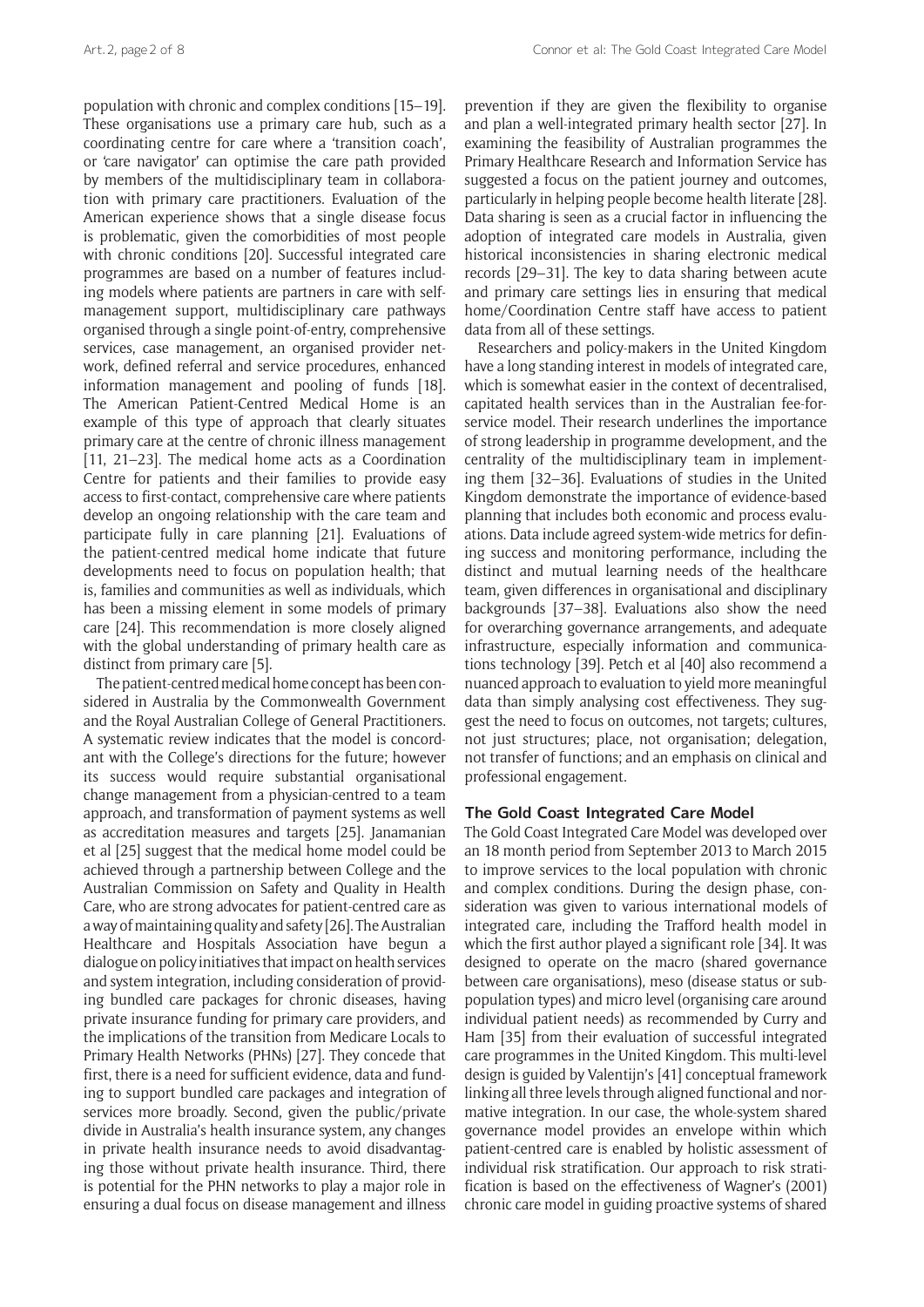care for managing chronic diseases [15–16, 42]. The objectives of the model are to proactively manage high risk patients in close collaboration with general practitioners (GPs) aimed at reducing presentations to the health service emergency department, improve the capacity of specialist outpatients, and decrease admission rates (planned and unplanned). Our collaborative approach revolves around the centrality of the patient (and family) working closely with the primary practitioner (GP), and members of the multidisciplinary team (MDT), which includes nurses, pharmacists and other allied health professionals. The objective of the collaboration is to bridge the primary and secondary care gaps that have caused fragmentation in the Australian health care system. These gaps have been attributed to the complex interplay of health funding and division of responsibilities between the federal, state and local governments for both private and public health services [43]. Risk stratification is based on the knowledge that approximately 3 per cent of the catchment population are complex patients. A further subset of this group is expected to be 'end-of-life' patients, and approximately 11 per cent will be 'diagnosed but stable' patients who will be encouraged to self-manage their care in consultation with their GP [44].

Programme funding was provided by Queensland Health, the Gold Coast HHS Board and the Gold Coast Primary Health Network for an initial three year proof of concept, which is being carefully evaluated from both economic and process perspectives. If found to be costeffective, acceptable to patients and professionals and as good as or better than usual care in terms of outcomes, the strategic intent is to scale the programme across the Gold Coast city and ultimately, to other regions. The programme functions as a collaborative partnership between patients, staff specialists (hospitalists), and the network of participating GPs working with local health and community service organisations. All local general practices were invited by letter to participate in the programme, and of approximately 164 known practices, 14 expressed a willingness to participate in the proof of concept. The active population (as defined by the Royal Australian General Practitioners' criterion of three or more visits to the practice within the last 2 years) across this network is approximately 140,000 people, or 25% of the Gold Coast population. Practice demographics vary, given that participating practices were self-selected, and range from single GP practices to those with  $\sim$  20 GPs. Their patient populations range between 2,000–30,000 patients, and vary according to patient demographics such as age, ethnicity and socio-economic status.

The centrepiece of the model is a Coordination Centre, a designated clinic off site from the hospital and other health services but operated as a legal entity of Gold Coast Hospital and Health Services. The Centre is the hub of the system, providing rapid access to a multidisciplinary primary and specialist health care team for holistic assessments, and, where required, referral to home care and specialist health and social services or GP services. The Coordination Centre also manages the enhanced Information and Communication Technology systems that house clinical informatics, patient registers, referral networks and ultimately, telehealth and remote monitoring capability. Non clinical 'Service Navigators' are also integral to the activities of the Coordination Centre, and they provide liaison between patients, families, health care providers, and community services, such as arranging equipment for home monitoring where necessary. Other features of the model include patient-centred and shared decision-making between clinicians, patients and family members, and direct admission to the hospital Medical Admission Unit or inpatient wards for those requiring admission. The Coordination Centre is funded as part of the programme and as such, is a public facility with no costs incurred or billed to the patient. Patients can choose whether to access public or private hospitals or other specialist services with variable costs depending on their level of private insurance coverage. These insurance arrangements are beyond the purview of the programme.

The approach to risk stratification has three key components. First, hospital data going back three years is analysed to identify existing high users. Second, General Practice clinical information is analysed to identify patients with multiple diagnoses, high use of pharmacy or high use of the GPs clinic. Finally, this information is combined and discussed on a multi-professional basis during which the subjective knowledge of GPs is also factored in to identify patients at risk of high utilisation or poor outcomes that may be improved through better coordination. A major investment in time and technical capability has been made to enable the automated matching of hospital and general practice patient records to facilitate this process. Those considered amenable and suitable for the integrated care model are invited to undergo a holistic assessment as the basis for their Shared Care Plan. The holistic assessment process involves four stages. The first, *Evaluation*, determines their capacity to benefit from improved coordination. Under the direction of the Medical Director of the Coordination Centre a diagnostic review is conducted, which can include a medication review, mental health and frailty assessment, establishment of health goals and the need for a Non-Government Organisation or entitlement review. The second step is *Discovery* where the patient meets with the appropriate members of the multidisciplinary team to help tailor their Shared Care Plan to their individual needs. Step three, the *Patient-Centred Care Planning* stage, is a review by the coordination team in collaboration with their GP. The fourth stage is that of *Communication*, where the care coordinator ensures that the patient and family understand and agree with the Shared Care Plan and that all elements of the plan are documented for the Shared Care Record (SCR), the GP, the HHS record, and any other organisations or resources as appropriate, including addressing any guardianship issues such as power of attorney when required. For the initial data linkage between Hospital services and general practices the use of patient-level and identifiable data was approved by HHS executives, which has the legal authority for approval under the creation of Hospital and Health Services (2011) Act [30]. Those patients identified as appropriate for the programme were invited to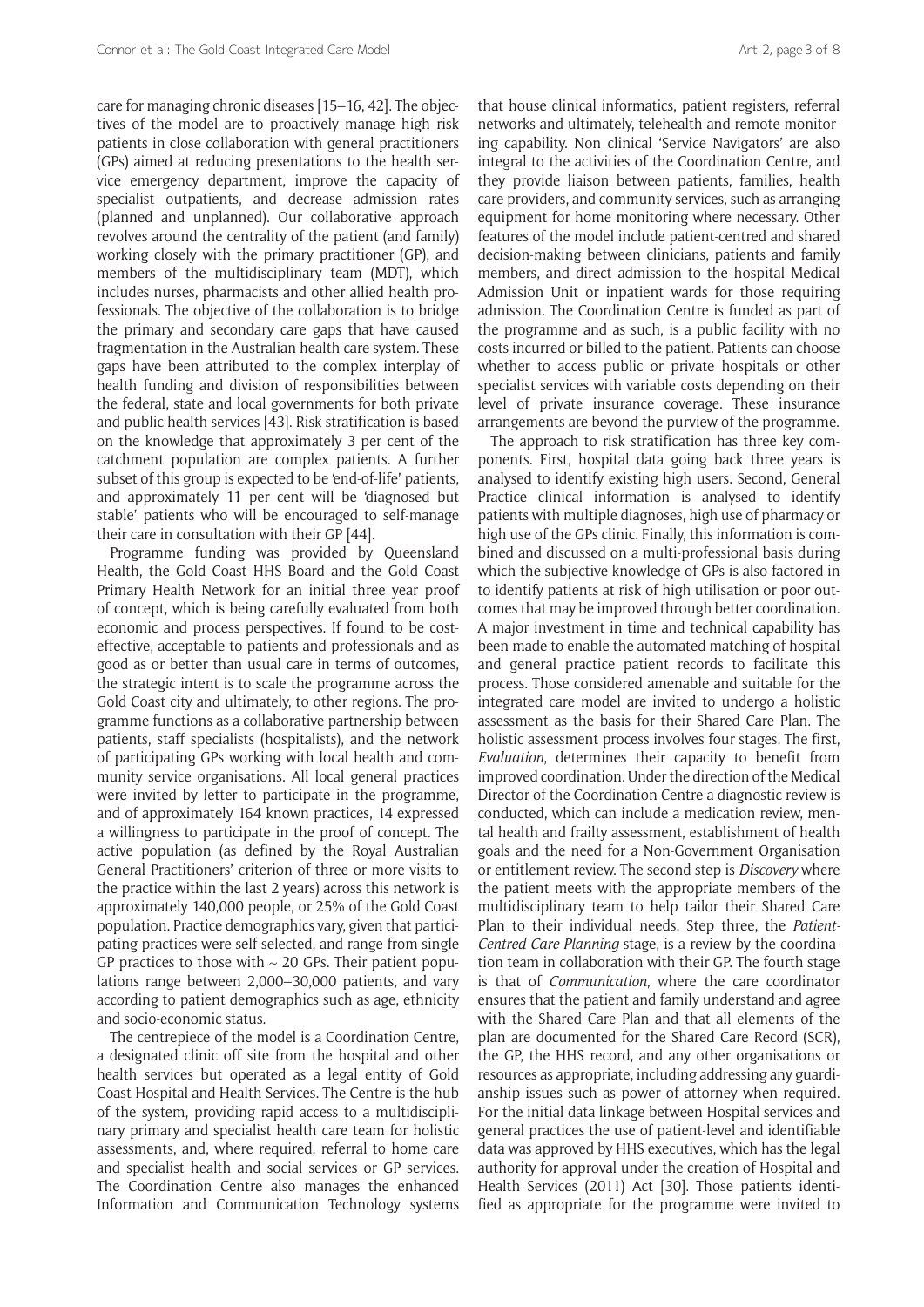provide written informed consent to share their health care information among their health care providers, as well as for programme evaluation purposes. The protocol for the evaluation has been approved by GCHHS Human Research Ethics Committee (HREC) and Griffith University HREC (HREC/15/QGC/22; MED/22/15/HREC).

Five protocols guide the process of proactively managing the population. Protocol One (**Figure 1**), for the high risk patients, begins with a holistic assessment. Next, a set of plans that includes their treatment plan, self-management plan, exacerbation plan, discharge plan and community care support plan are developed. In this protocol, the patient's lead physician, nurse and navigator are named, and patients are invited to be reviewed at the Coordination Centre or general practice as required, including daily or weekly telephone support or home visits. For those requiring end-of-life care, plans are developed for their preterminal care, end-of-life plan, any guardianship issues and bereavement care.

Under Protocol two (**Figure 2**), patients with stable conditions will continue to have their care managed by their GP as lead physician, supported by clearly articulated pathways, protocols and guidelines. These will identify triggers for situations where a person's condition deteriorates and specialist intervention is required. In some circumstances they will be attended by allied health practitioners attached to the practice. For those practices without allied health services, or where patients require urgent allied health care unavailable in the practice, they are encouraged to call the Coordination Centre. Where necessary patients will be upgraded to Protocol 1 but generally, this group are supported through the integrated

care programme to develop self-management capacity and restorative care through the HHS.

Reactive protocols for unscheduled care have been developed as a rapid response process referred to as Protocol Three (**Figure 3**). Currently, the Coordination Centre undertakes daily monitoring of admissions and discharges. Patients requiring rapid responses are identified through an electronic alert system as they register at the Emergency Department. The rapid response involves sending a care team from the Coordination Centre to the Emergency Department. As with other patients in the programme, care is supported with daily home or residential care monitoring and ongoing access to review through the Coordination Centre to ensure timely responses with a single point of contact.

Patients requiring an emergency medical admission to hospital, whether by GP, Coordination Centre or selfreferral, may be admitted to the Medical Admission Unit (MAU) directly, bypassing the Emergency Department (see Protocols Four and Five, **Figures 4, 5**). Direct admission will be available for those patients who have had a holistic assessment and care plan established, with an indication that the admission is in relation to an exacerbation of a diagnosed condition. This will be expedited by identifying the urgency of their need through the GP, Coordination Centre, or after hours, through a call centre process.

#### **Progress with the Gold Coast Integrated Care Model**

The programme is now live and beginning the process of identifying the high risk population and 'on boarding' patients into the new care system. Fourteen general practices have



**Figure 1:** Protocol One: Patients identified as complex and comorbid.



**Figure 2:** Protocol Two: Diagnosed but stable.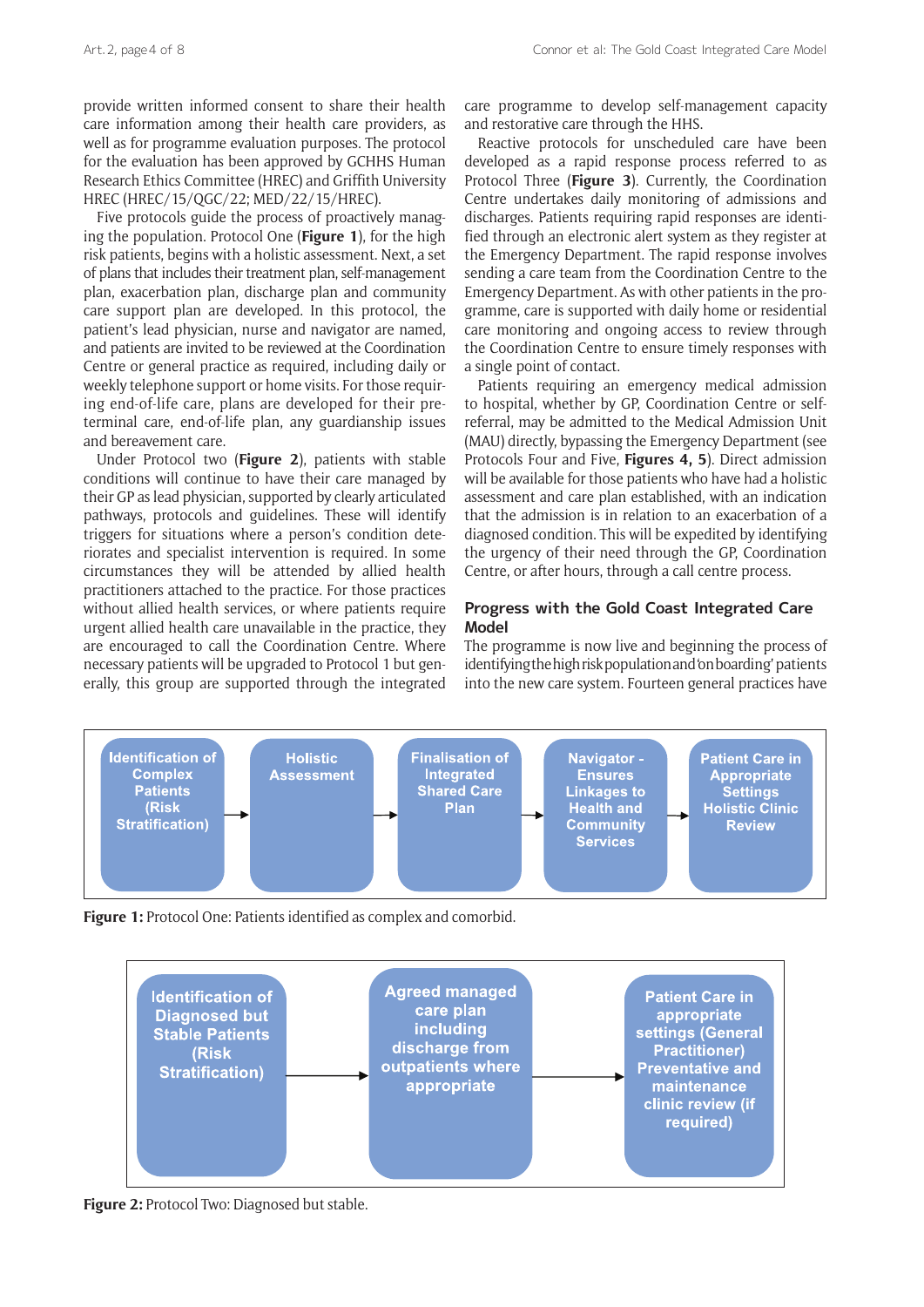

**Figure 3:** Protocol Three: Exacerbation.



**Figure 4:** Protocol Four: Emergency.

begun working with the Coordination Centre and the holistic assessment process and systematic register development has commenced, focusing initially on Diabetes, Respiratory, Cardiac and Renal conditions as well as frailty, end of life and residential aged care residents. Evaluation data are being collected on all interactions to capture both staff and patient experiences and perspectives on

the new model of care, including satisfaction indicators. Following the recommendations of Petch et al [40] we will be focusing on evaluating changes, including culture change, health outcomes, and a contextualised evaluation of clinical and professional engagement. Our economic evaluation will provide precise costings of the model according to utilisation of various services and cost per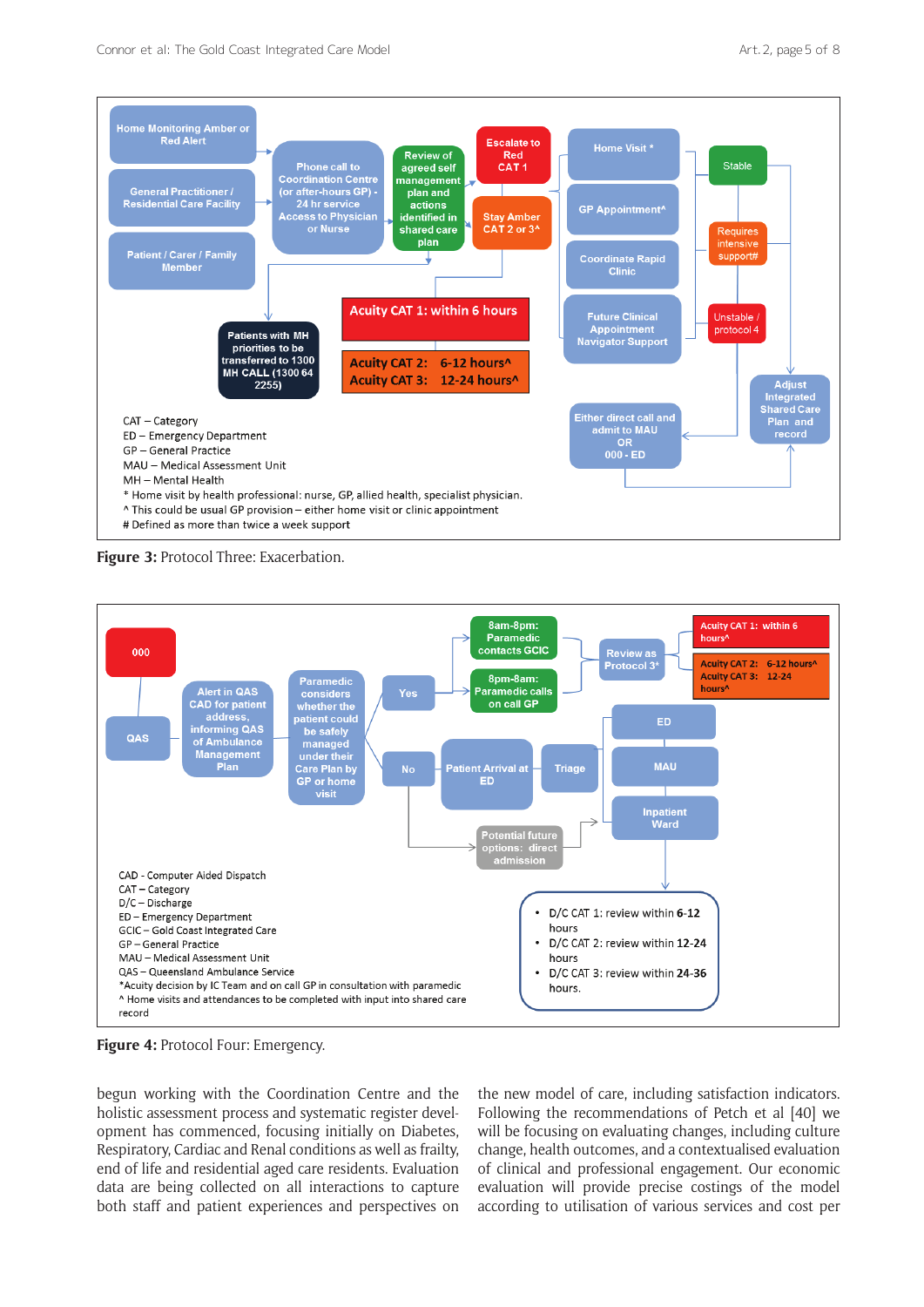

**Figure 5:** Protocol Five: Self-Presentation to Emergency.

patient according to demographic and clinical condition, hospital admissions by Diagnostic Related Group, status on discharge, average bed days per episode per condition, major procedures and the rate of avoidable hospitalisations for those with acute exacerbation of their condition. A control group of matched patients with complex and chronic conditions from the community matched on clinical, demographic and historical hospitalisation patterns, will allow comparisons between the integrated care programme and usual care. These patients are being recruited from lists of patients identified by the HHS as potential matched controls. Approval to access patient level data has been granted by Queensland Health. A random sample of these patients will be invited by mail to consent to and complete the same survey as those already enrolled in the programme. A number of health status indicators will also be analysed in conjunction with GP management, including adherence to clinical guidelines, adverse events, health risks and mortality. Early indicators show enthusiasm for the model by patients, GPs, practice nurses and practice managers.

### **Conclusion**

The Gold Coast Integrated Care programme is an attempt to synthesise the best available international evidence into a professionally-led design suitable for implementation at scale in the Australian context. We have already overcome a number of obstacles related to the willingness of general practice and sub-specialist teams to participate, organisational appetite for risk and the detailed technical challenges of implementing a shared care record and matching patient records between hitherto unlinked care sectors. As the proof of concept moves across the population, we aim to be offering proactive, shared care for higher risk patients within a population of approximately 140,000 active patients across our General Practice network by April 2016 and will then evaluate the effectiveness of the model for 24 months. We anticipate publishing our full economic and process evaluation following the completion of the pilot programme in 2018.

## **Reviewers**

Two anonymous reviewers.

## **Competing Interests**

The authors declare that they have no competing interests.

### **References**

- 1. **Australian Government Department of Health**  and Ageing. Building a 21<sup>st</sup> Century Primary Health Care System. Australia's First National Primary Health Care Strategy. Canberra: Australian Government; 2010. Available from: [http://www.](http://www.nationalplanningcycles.org/sites/default/files/country_docs/Australia/6552_nphc_1205.pdf) [nationalplanningcycles.org/sites/default/files/](http://www.nationalplanningcycles.org/sites/default/files/country_docs/Australia/6552_nphc_1205.pdf) [country\\_docs/Australia/6552\\_nphc\\_1205.pdf](http://www.nationalplanningcycles.org/sites/default/files/country_docs/Australia/6552_nphc_1205.pdf).
- 2. **Bennett, C.** Are we there yet? A journey of health reform in Australia. *Medical Journal of Australia*. 2013; *199*(4): 251–5. DOI:<http://dx.doi.org/10.5694/mja13.10839>
- 3. **National Health and Hospitals Reform Commission.** A Healthier Future for All Australians: Final Report of the National Health and Hospitals Reform Commission. Canberra: Commonwealth of Australia; 2009. Available from: [http://www.health.](http://www.health.gov.au/internet/nhhrc/publishing.nsf/content/1AFDEAF1FB76A1D8CA257600000B5BE2/$File/Final_Report_of_the%20nhhrc_June_2009.pdf) [gov.au/internet/nhhrc/publishing.nsf/content/](http://www.health.gov.au/internet/nhhrc/publishing.nsf/content/1AFDEAF1FB76A1D8CA257600000B5BE2/$File/Final_Report_of_the%20nhhrc_June_2009.pdf) [1AFDEAF1FB76A1D8CA257600000B5BE2/\\$File/](http://www.health.gov.au/internet/nhhrc/publishing.nsf/content/1AFDEAF1FB76A1D8CA257600000B5BE2/$File/Final_Report_of_the%20nhhrc_June_2009.pdf) [Final\\_Report\\_of\\_the%20nhhrc\\_June\\_2009.pdf.](http://www.health.gov.au/internet/nhhrc/publishing.nsf/content/1AFDEAF1FB76A1D8CA257600000B5BE2/$File/Final_Report_of_the%20nhhrc_June_2009.pdf)
- 4. **Primary Health Care Advisory Group Discussion**  Paper. Better Outcomes for People with Chronic and Complex Health Conditions. Australian Government, Canberra; 2015. Available from: [http://www.](http://www.health.gov.au/internet/ministers/publishing.nsf/Content/044A49993CBF4574CA257E96007E40F2/$File/SL095.pdf) [health.gov.au/internet/ministers/publishing.nsf/](http://www.health.gov.au/internet/ministers/publishing.nsf/Content/044A49993CBF4574CA257E96007E40F2/$File/SL095.pdf) [Content/044A49993CBF4574CA257E96007E40F2](http://www.health.gov.au/internet/ministers/publishing.nsf/Content/044A49993CBF4574CA257E96007E40F2/$File/SL095.pdf) [/\\$File/SL095.pdf.](http://www.health.gov.au/internet/ministers/publishing.nsf/Content/044A49993CBF4574CA257E96007E40F2/$File/SL095.pdf)
- 5. **World Health Organization.** Integrated health services – what and why? Geneva: WHO; 2008. Available from[: http://www.who.int/healthsystems/technical\\_](http://www.who.int/healthsystems/technical_brief_final.pdf) brief final.pdf.
- 6. **Australian Institute for Health and Welfare.** Australia's Health 2014. Australia's health series no. 14. AUS 178. Canberra: AIHW; 2014. Available from: [http://www.aihw.gov.au/WorkArea/Download](http://www.aihw.gov.au/WorkArea/DownloadAsset.aspx?id=60129548150) [Asset.aspx?id=60129548150](http://www.aihw.gov.au/WorkArea/DownloadAsset.aspx?id=60129548150).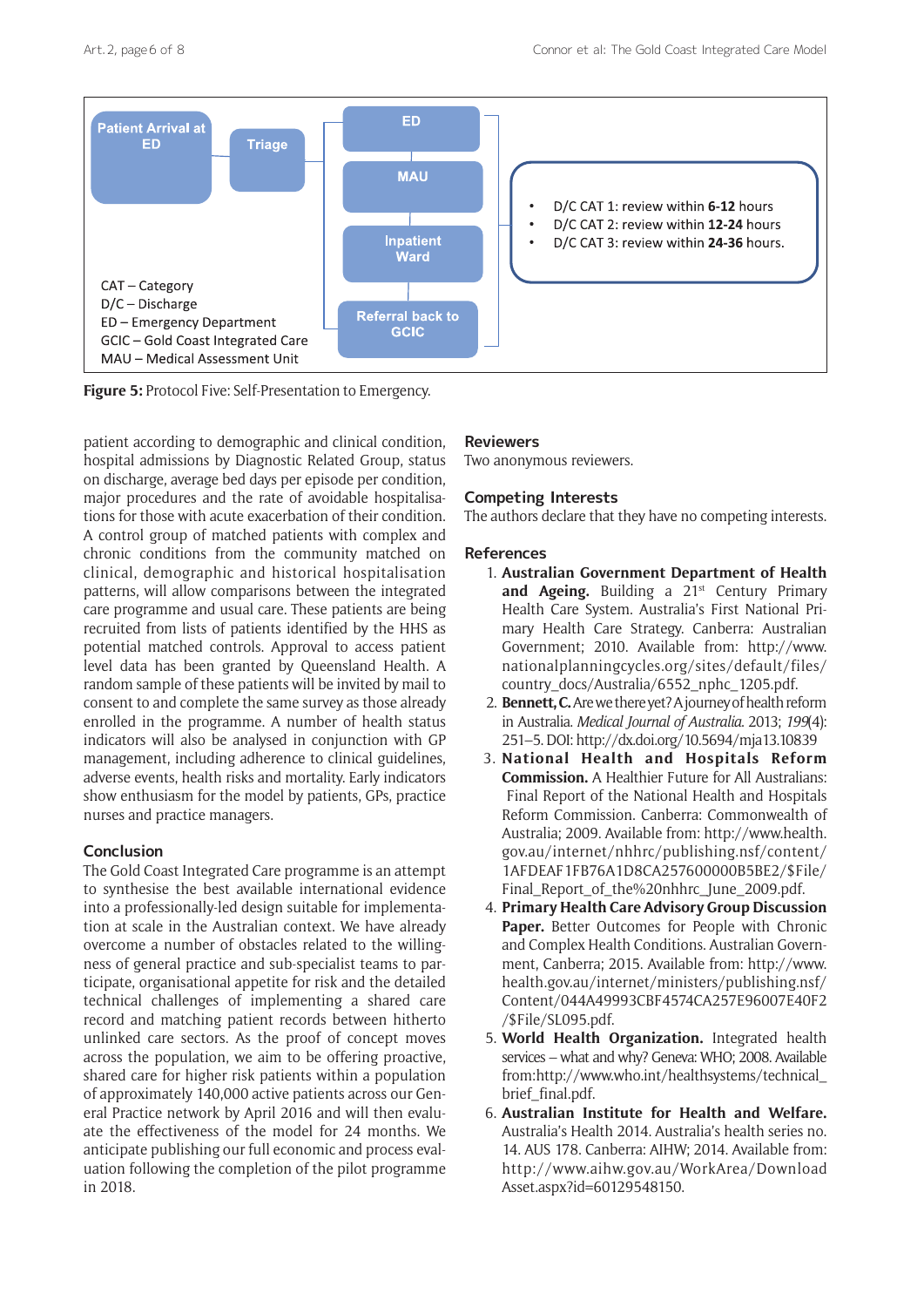- 7. **Forster, P.** Queensland Health Systems Review Final Report. Brisbane: Queensland Health; 2005. Available from: [http://www.parliament.qld.gov.au/](http://www.parliament.qld.gov.au/documents/tableoffice/tabledpapers/2005/5105t4447.pdf) [documents/tableoffice/tabledpapers/2005/](http://www.parliament.qld.gov.au/documents/tableoffice/tabledpapers/2005/5105t4447.pdf) [5105t4447.pdf](http://www.parliament.qld.gov.au/documents/tableoffice/tabledpapers/2005/5105t4447.pdf).
- 8. **Garling, P.** Final Report of the Special Commission of Inquiry. Acute Care Services in NSW Public Hospitals. Sydney: NSW Government; 2008. Available from: [http://www.dpc.nsw.gov.au/\\_\\_data/assets/pdf\\_](http://www.dpc.nsw.gov.au/__data/assets/pdf_file/0003/34194/Overview_-_Special_Commission_Of_Inquiry_Into_Acute_Care_Services_In_New_South_Wales_Public_Hospitals.pdf) [file/0003/34194/Overview\\_-\\_Special\\_Commission\\_](http://www.dpc.nsw.gov.au/__data/assets/pdf_file/0003/34194/Overview_-_Special_Commission_Of_Inquiry_Into_Acute_Care_Services_In_New_South_Wales_Public_Hospitals.pdf) [Of\\_Inquiry\\_Into\\_Acute\\_Care\\_Services\\_In\\_New\\_](http://www.dpc.nsw.gov.au/__data/assets/pdf_file/0003/34194/Overview_-_Special_Commission_Of_Inquiry_Into_Acute_Care_Services_In_New_South_Wales_Public_Hospitals.pdf) [South\\_Wales\\_Public\\_Hospitals.pdf.](http://www.dpc.nsw.gov.au/__data/assets/pdf_file/0003/34194/Overview_-_Special_Commission_Of_Inquiry_Into_Acute_Care_Services_In_New_South_Wales_Public_Hospitals.pdf)
- 9. **Hall, J.** Australian health care The challenge of reform in a fragmented system. *New England Journal of Medicine*. 2015; 373*(*6): 493–7. DOI: [http://](http://dx.doi.org/10.1056/NEJMp1410737) [dx.doi.org/10.1056/NEJMp1410737](http://dx.doi.org/10.1056/NEJMp1410737)
- 10. **Productivity Commission.** Public and Private Hospitals: Productivity Commission Research Report. Melbourne: Productivity Commission; 2009. Available from: [http://www.pc.gov.au/inquiries/](http://www.pc.gov.au/inquiries/completed/hospitals/report/hospitals-report.pdf) [completed/hospitals/report/hospitals-report.pdf.](http://www.pc.gov.au/inquiries/completed/hospitals/report/hospitals-report.pdf)
- 11. **Reid, M.** A Healthy Future for Western Australians. Report of the Health Reform Committee. Perth: Health Department of WA; 2004. Available from: [http://](http://www.health.wa.gov.au/hrit/docs/publications/Final_Report.pdf) [www.health.wa.gov.au/hrit/docs/publications/](http://www.health.wa.gov.au/hrit/docs/publications/Final_Report.pdf) [Final\\_Report.pdf](http://www.health.wa.gov.au/hrit/docs/publications/Final_Report.pdf).
- 12. **National Health Priority Action Council (NHPAC).** National Chronic Disease Strategy. Canberra: Australian Government Department of Health and Ageing; 2006.
- 13. **Queensland Government.** Queensland Strategy for Chronic Disease 2005–2015. Queensland Health ISBN 1-921021-13-6. Brisbane: Queensland Health; 2005. Available from: [http://www.tdsa.org.au/wp](http://www.tdsa.org.au/wp-content/uploads/2011/06/Chronic-Disease-Strategy-Qld-Health-2008.pdf)[content/uploads/2011/06/Chronic-Disease-Strategy-](http://www.tdsa.org.au/wp-content/uploads/2011/06/Chronic-Disease-Strategy-Qld-Health-2008.pdf)[Qld-Health-2008.pdf.](http://www.tdsa.org.au/wp-content/uploads/2011/06/Chronic-Disease-Strategy-Qld-Health-2008.pdf)
- 14. **Australian Medicare Local Alliance.** Improving Integration of Care, Discussion Paper. Canberra: UNSW; 2012.
- 15. **Bodenheimer, T.** Coordinating care a perilous journey through the health care system. *New England Journal of Medicine*. 2008; *358*(10): 1064–71. DOI:<http://dx.doi.org/10.1056/NEJMhpr0706165>
- 16. **Bodenheimer, T** and **Berry-Millett, R.** Follow the money- controlling expenditures by improving care for patients needing costly services. *New England Journal of Medicine*. 2009; *361*(16): 1521–3. DOI: <http://dx.doi.org/10.1056/NEJMp0907185>
- 17. **McCarthy, D, Mueller, K** and **Wrenn, J.** Kaiser Permanente: bridging the quality divide with integrated practice, group accountability, and health information technology. The Commonwealth Fund; 2009. Available from: [http://www.commonwealth](http://www.commonwealthfund.org/~/media/Files/Publications/Case%20Study/2009/Jun/1278_McCarthy_Kaiser_case_study_624_update.pdf.) [fund.org/~/media/Files/Publications/Case%20](http://www.commonwealthfund.org/~/media/Files/Publications/Case%20Study/2009/Jun/1278_McCarthy_Kaiser_case_study_624_update.pdf.) Study/2009/Jun/1278 McCarthy Kaiser case study [624\\_update.pdf.](http://www.commonwealthfund.org/~/media/Files/Publications/Case%20Study/2009/Jun/1278_McCarthy_Kaiser_case_study_624_update.pdf.)
- 18. **Minkman, M.** The current state of integrated care: an overview. *Journal of Integrated Care*. 2012*;*  20(6): 346–58. DOI: [http://dx.doi.org/10.1108/](http://dx.doi.org/10.1108/14769011211285147) [14769011211285147](http://dx.doi.org/10.1108/14769011211285147)
- 19. **Reiss-Brennan, B, Briot, P, Savitz, L, Cannon, W**  and **Staheli, R.** Cost and quality impact of Intermountain's mental health integration program. *Journal of Healthcare Management*. 2010; *55*(2): 97–114.
- 20. **Nolte, E, Knai, C, Hofmarcher, M, Conklin, A, Erler, A, Elissen, A,** et al. Overcoming fragmentation in health care: chronic care in Australia, Germany and the Netherlands. *Health Economics, Policy and Law*. 2012; *7*(1): 125–46. DOI: [http://dx.doi.](http://dx.doi.org/10.1017/S1744133111000338) [org/10.1017/S1744133111000338](http://dx.doi.org/10.1017/S1744133111000338)
- 21. **Jaen, C, Crabtree, B, Palmer, R, Ferrer, R, Nutting, W, Miller, W,** et al. Methods for evaluating practice change: toward a patient-centered medical home. *Annals of Family Medicine*. 2010; *8*(Supp 1): S9–S20*.* DOI: <http://dx.doi.org/10.1370/afm.1108>
- 22. **Nutting, P, Miller, W, Crabtree, B, Jaen, C, Stewart, E** and **Stange, K.** Initial lessons from the first national demonstration project on practice transformation to a Patient-Centered Medical Home. *Annals of Family Medicine*. 2009*; 7*(3): 254–60. DOI: <http://dx.doi.org/10.1370/afm.1002>
- 23. **Willard, R** and **Bodenheimer, T.** The building blocks of high-performing primary care: lessons from the field. California Healthcare Foundation; 2012. Available from: [http://www.chcf.org/~/media/](http://www.chcf.org/~/media/MEDIA%20LIBRARY%20Files/PDF/B/PDF%20BuildingBlocksPrimaryCare.pdf) [MEDIA%20LIBRARY%20Files/PDF/B/PDF%20](http://www.chcf.org/~/media/MEDIA%20LIBRARY%20Files/PDF/B/PDF%20BuildingBlocksPrimaryCare.pdf) [BuildingBlocksPrimaryCare.pdf.](http://www.chcf.org/~/media/MEDIA%20LIBRARY%20Files/PDF/B/PDF%20BuildingBlocksPrimaryCare.pdf)
- 24. **Stange, K, Nutting, P, Miller, W, Jaen, C, Crabtree, B, Flocke, S,** et al. Defining and measuring the Patient-Centered Medical Home. Journal of General Internal Medicine 2010; *25*(6): 601–12. DOI:<http://dx.doi.org/10.1007/s11606-010-1291-3>
- 25. **Janamian, T, Jackson, C, Glasson, N** and **Nicholson, C.** A systematic review of the challenges to implementation of the patient-centred medical home: lessons for Australia. *Medical Journal of Australia*. 2014; *201*(3): S69–S73. DOI: [http://](http://dx.doi.org/10.5694/mja14.00295) [dx.doi.org/10.5694/mja14.00295](http://dx.doi.org/10.5694/mja14.00295)
- 26. **Australian Commission on Safety and Quality in Health Care.** Patient-centred Care: Improving Quality and Safety through Partnerships with Patients and Consumers. Sydney: ACSQHC; 2011. Available from: [http://www.safetyandquality.gov.au/wp](http://www.safetyandquality.gov.au/wp-content/uploads/2012/03/PCC_Paper_August.pdf)[content/uploads/2012/03/PCC\\_Paper\\_August.pdf.](http://www.safetyandquality.gov.au/wp-content/uploads/2012/03/PCC_Paper_August.pdf)
- 27. **Australian Healthcare & Hospitals Association.** Integrated healthcare: policy pathways and pitfalls: AHHA; 2014. Available from: [http://ahha.asn.au/](http://ahha.asn.au/sites/default/files/docs/policy-issue/ahha_integrating_care_-_policy_pathways_and_pitfalls_1.pdf) [sites/default/files/docs/policy-issue/ahha\\_inte](http://ahha.asn.au/sites/default/files/docs/policy-issue/ahha_integrating_care_-_policy_pathways_and_pitfalls_1.pdf)grating care - policy pathways and pitfalls [1.pdf.](http://ahha.asn.au/sites/default/files/docs/policy-issue/ahha_integrating_care_-_policy_pathways_and_pitfalls_1.pdf)
- 28. **Bywood, P, Jackson-Bowers, E** and **Muecke, S.** Initiatives to integrate primary and acute health care, including ambulatory care services. PHCRIS Policy Issue Review, Adelaide, Primary Health Care Research & Information Service; 2011. Available from: [http://www.phcris.org.au/phplib/filedownload.](http://www.phcris.org.au/phplib/filedownload.php?file=/elib/lib/downloaded_files/publications/pdfs/phcris_pub_8357.pdf) [php?file=/elib/lib/downloaded\\_files/publications/](http://www.phcris.org.au/phplib/filedownload.php?file=/elib/lib/downloaded_files/publications/pdfs/phcris_pub_8357.pdf) [pdfs/phcris\\_pub\\_8357.pdf](http://www.phcris.org.au/phplib/filedownload.php?file=/elib/lib/downloaded_files/publications/pdfs/phcris_pub_8357.pdf).